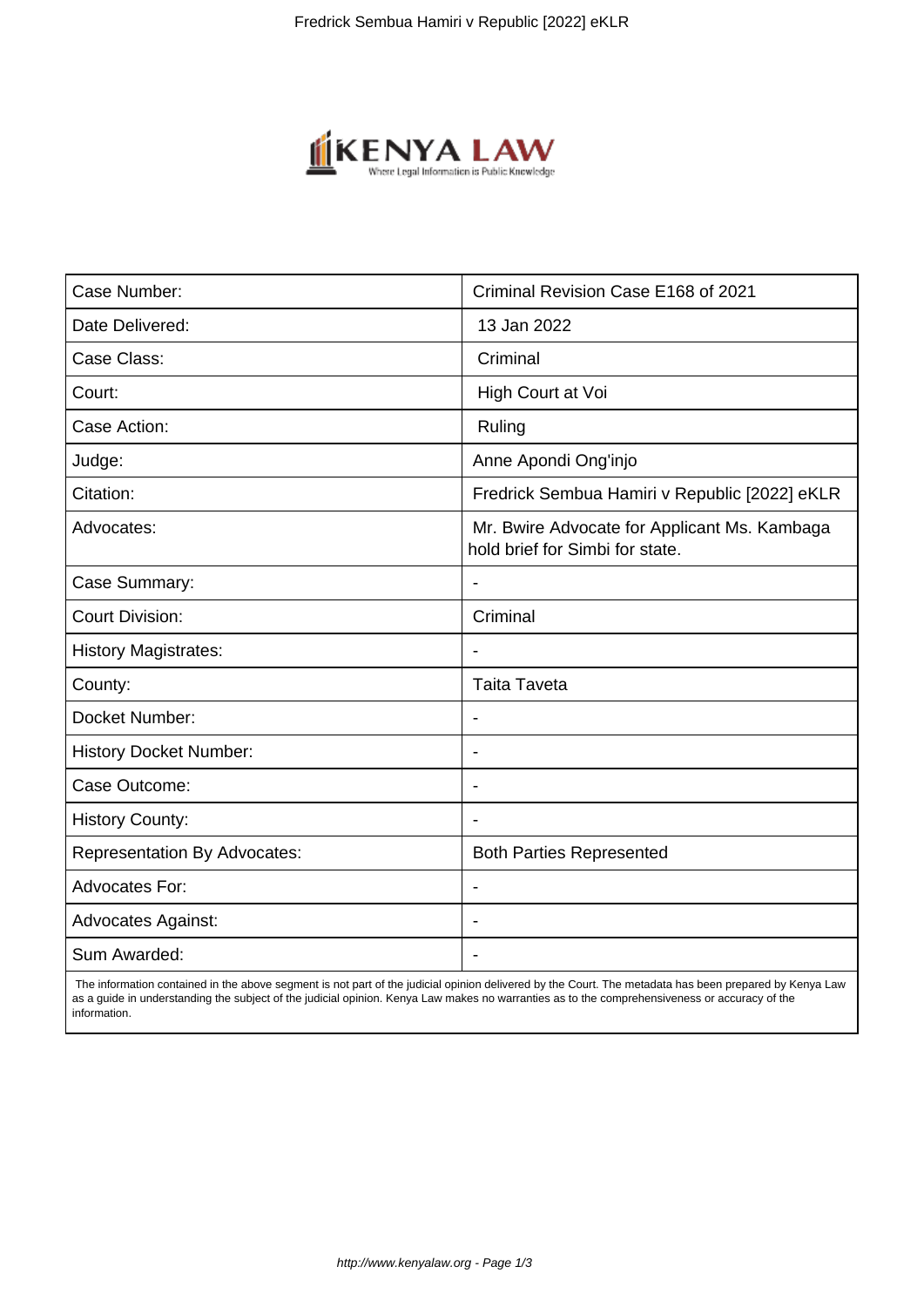Fredrick Sembua Hamiri v Republic [2022] eKLR

#### **REPUBLIC OF KENYA**

#### **IN THE HIGH COURT OF KENYA**

## **AT VOI**

#### **CRIMINAL REVISION CASE NO. E168 OF 2021**

#### **FREDRICK SEMBUA HAMIRI...............................APPLICANT**

#### **VERSUS**

**REPUBLIC............................................................................RESPONDENT**

## **R U L I N G**

1. The Applicant Fredrick Sembua Hamiri was connected in Taveta Magistrates Court CR. Case No. 265 of 2016 with the offence of assault causing bodily harm contrary to Section 251 of the penal code in 2 counts and he was sentenced to serve 2 years jail term in each count to run consecutively.

2. The Applicant was aggrieved by the sentence by the trial Magistrate and he wrote a letter through his advocates dated  $9<sup>th</sup>$ November 2021 seeking that the lower court records be called for so that this court is satisfied to the correctness, legality and propriety of the sentencing of Applicant to custody without a fine.

3. The application was based on the grounds that:-

**i. The learned Magistrate failed to address himself to Section 216 of the Criminal Procedure Code and paragraphs 7.18 & 22.12 of the Judiciary sentencing Policy Guidelines whilst making the said sentencing.**

**ii. That the Learned Magistrate failed to address himself to the exceptional circumstances surrounding the Applicants case whilst making the said sentencing.**

**iii. The learned Magistrate failed to judiciously weigh the mitigation of the Applicant which was well explained, extremely reasonable and satisfactory to the court as such formed a basis for non-custodial sentence.**

**iv. The learned Magistrate failed to consider that the Applicant is a 1st offender who is very remorseful.**

**v. The sentence by the learned Magistrate was excessively harsh and most punitive in the circumstances of the case.**

4. The Applicant sought leave of the court to be heard under sections 365 of Criminal Procedure Code as read with Articles 165 of the constitution of Kenya 2010.

5. Applicant said he was remorseful and requested for forgiveness promising not to repeat not commit any other offence. He claimed to have already facilitated reconciliation with the complainant who is his immediate neighbour. He said that non-custodial sentence will facilitate the reconciliation as encouraged by Article 159 of the constitution. That the Applicant is ready to abide by all the terms given in a non-custodial sentence. That he begs for leniency so that he can take care of his child.

6. The Application for revision was canvassed by way of oral submissions the Applicant relying on the holdings in:-

#### **i. Peter Mangeria vs Republic [1983] eKLR;**